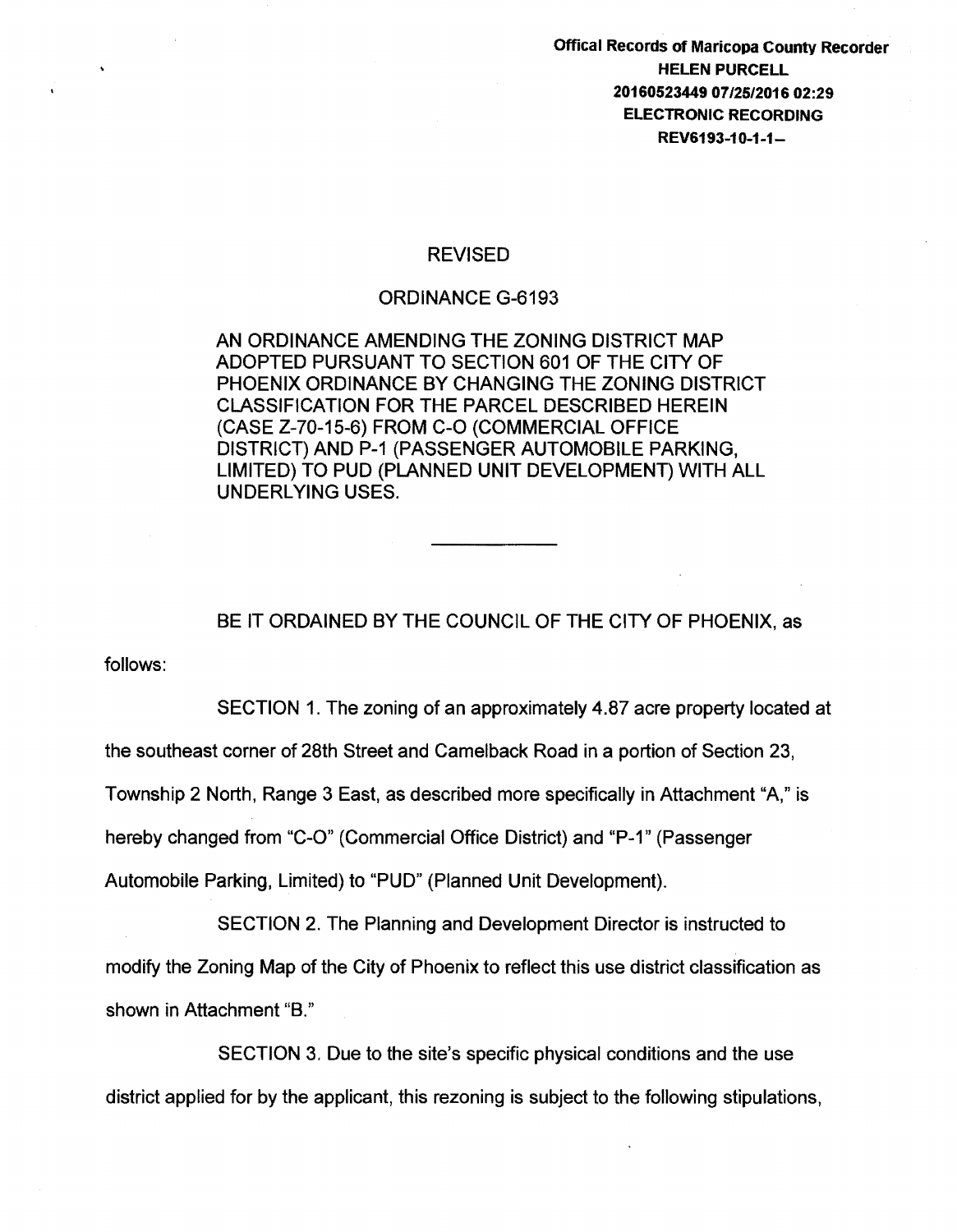violation of which shall be treated in the same manner as a violation of the City of

Phoenix Zoning Ordinance:

- 1. An updated Development Narrative for the 28th Street & Camelback Mixed Use PUD reflecting the changes approved through this request shall be submitted to the Planning and Development Department within 30 days of City Council approval of this request. The updated Development Narrative shall be consistent with the Development Narrative date stamped April 8, 2016 as modified by the following stipulations.
	- a. Page 33, Development Standards, 1.e.iii. Maximum Projections: Applicant shall replace "fifth percent" with "fifty percent" when discussing close projections.
	- b. Page 34, Development Standards, 1.h.iv. Off-Street Loading Spaces: Applicant shall revise the subsection to read, "Off-street loading spaces: Minimum of one (1) loading space per building and minimum three (3) loading spaces total. A minimum of one (1) loading space per building shall meet the size requirements as stated in Section 702. Additional loading spaces must be a minimum size of 9.5 feet by 18 feet."
	- c. Page 44, Design Guidelines, 3.n. Opening Limitations: Applicant shall revise this subsection to read, "Limit openings (e.g. windows/balconies) facing the residential homes to the south. No balconies facing residential homes shall be provided. Any south facing hotel building walls within 150 feet of the southern property line shall not contain guestroom windows. (See Exhibit M-5; Conceptual Elevations)."
	- d. Page 48, Building(s) Signage, a. Hotel Building Wall Identification: Applicant shall add the following provisions to this section:
		- iv. NO HOTEL BUILDING WALL SIGNAGE SHALL BE PERMITTED ABOVE 56 FEET IN HEIGHT The area of a wall sign erected over 56 feet in height shall not exceed one percent (1%) of the area of the overall elevation to which it is attached. This area shall not be counted against the wall signage which may be placed on the building below 56 feet.
		- v. Any wall sign erected over 56 feet shall be located no closer to the roofline than one half the vertical dimension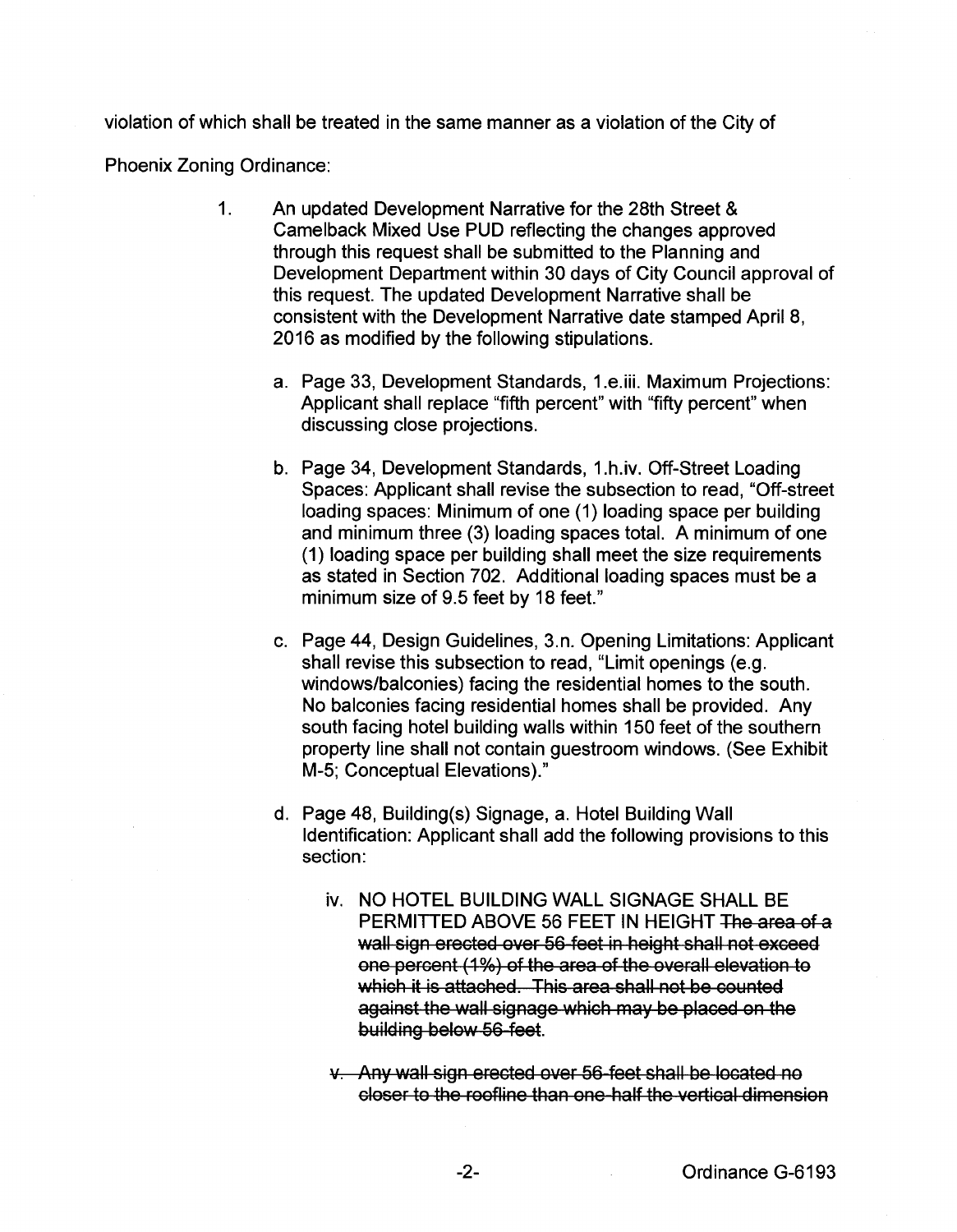of the sign to prevent the appearance of overcrowding at the top edge of the building.

- $vi.$  Any wall sign erected over 56 feet shall be located no closer to the side of the edge of the building than one half the width of the largest letter or element of the sign to prevent the appearance of overcrowding at the edge of the building.
- e. Page 28, List of Uses, 2.d.iii, Loading Dock areas: Applicant shall revise hours to  $7:30$  a.m. to  $8:00$  p.m., Monday through Friday. Applicant shall add verbiage that use of loading dock areas shall be prohibited on Saturdays, Sundays and National I Federal holidays.
- f. Page 44, Design Guidelines: Applicant shall add a subsection t. to read, "East facing hotel room windows shall provide louvers or other window screening devices to provide enhanced privacy for nearby residences." THE EXTERIOR LOUVERS OR OTHER WINDOW SCREENING DEVICES SHALL EXTEND A MINIMUM OF 24-INCHES FROM THE FACE OF THE BUILDING WALL AS APPROVED BY THE PLANNING AND DEVELOPMENT DEPARTMENT."
- g. Page 27, List of Uses: Applicant shall remove the second paragraph on the page that discusses interpretation of analogous uses.
- h. Page 27, List of Uses, 1. Permitted uses, Permitted Principal Uses: Applicant shall revise Subsection A to read, "Uses specifically permitted as set forth in Table 2."
- i. Pages 28- 29, Table 2, 1. General, Professional and Medical Offices: Applicant shall remove "Located on the 1st floor of office building" from condition / limitations for accessory retail shop(s). Applicant shall add an additional condition/limitation stating, "All accessory uses shall only be permitted on the first floor of any building."
- j. Page 31, Table 2, 2. Hotel: Applicant shall add an additional condition/limitation stating, "All accessory uses shall only be permitted on the first floor of any building."
- k. Page 31, Table 2, 3. Financial institutions: Applicant shall revise the standards for accessory automated teller machines to read, "Accessory freestanding or attached to the building automated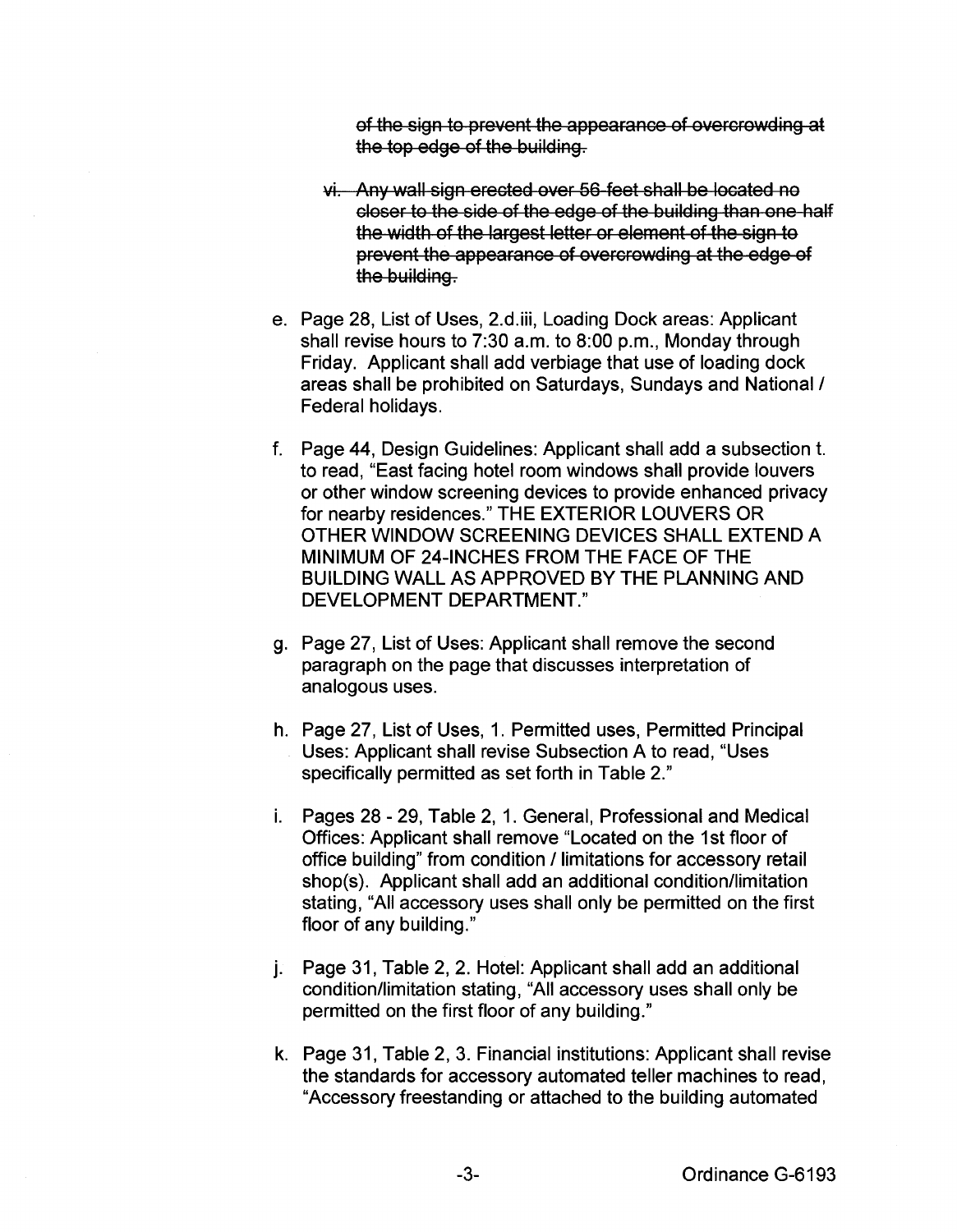teller machine shall be allowed on the property. Any external automated teller machine shall be setback a minimum of 100feet from the south property line and shall be reviewed at the time of site plan development review approval for proper location and circulation."

- I. Page 31, Table 2, 3. Financial institutions: Applicant shall add two additional conditions/limitations that read, "Any drivethrough facilities shall be setback a minimum of 100-feet from the south property line" and "A maximum of one external automated teller machine or drive-through facility shall be permitted within 330-feet of the west property line."
- m. Page 38, Development Standards, 2.b.iii A), 29th Street: Applicant shall revise subsection A) to read, "Large canopy EVERGREEN shade trees planted 25-feet on center or equivalent groupings." APPLICANT SHALL REVISE SUBSECTION A) 1) TO READ "MINIMUM 3-INCH CALIPER (100% OF REQUIRED TREES)" AND REMOVE SUBSECTION A) 2) AND 3).
- n. Page 38, Development Standards, 2.b.iv B), Perimeter Property Line Requirements (not adjacent to a street): Applicant shall revise subsection B) to read, "Large canopy EVERGREEN shade trees planted 25-feet on center or equivalent groupings." APPLICANT SHALL REVISE SUBSECTION B) 1) TO READ "MINIMUM 3-INCH CALIPER (100% OF REQUIRED TREES)" AND REMOVE SUBSECTION B) 2).
- o. Page 44, Design Guidelines: Applicant shall add a subsection u. to read, "Non-reflective glass shall be provided for all south, WEST and east facing windows."
- p. Page 44, Design Guidelines: Applicant shall add a subsection v. to read, "An 8-foot high solid masonry wall shall be provided along the southern property line."
- q. Page 44, Design Guidelines: Applicant shall add a subsection w. to read, "A 6-foot high solid masonry wall shall be provided along the eastern property line for the southern 110 feet of the property. The wall shall be located outside of the required landscape setback and serve to screen parking, loading, refuse and public areas from the adjacent right-of-way."
- r. Page 47, 1. Allowable Signs: Applicant shall modify the second paragraph on the page to read, 'The following signs, as well as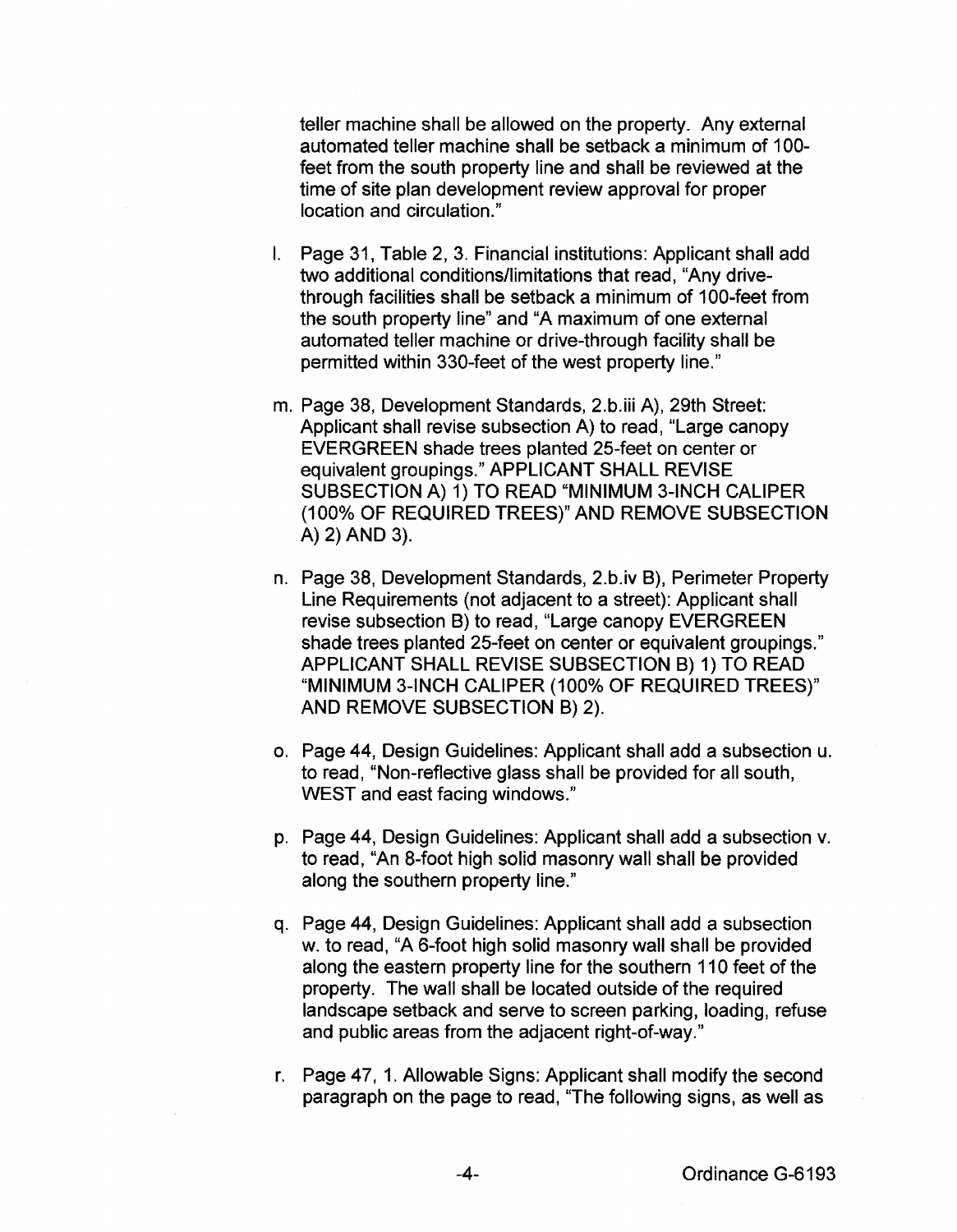signs otherwise permitted by the city of Phoenix pursuant to Section 705, shall be permitted with the exception of animated or electronic message display signs. Any automated teller machine signage shall be limited to west property line and western 300 feet of the north property line frontages."

- s. Page 48, Building Signage: Applicant shall add the following verbiage to the first paragraph of the section, "Any illuminated building identification signs above the second floor of each building shall be limited to the north side of the building. One identification sign shall be permitted on the west side of each building within 100-feet of the north property line. THE IDENTIFICATION SIGN ON THE WEST SIDE OF THE EASTERN BUILDING MAY BE ILLUMINATED, BUT SHALL BE SHIELDED TO PREVENT VISIBILITY FROM THE SOUTH. No building mounted signs shall be permitted on the south side of any building."
- t. Page 50, Building Signage, d. Window Signage/Graphics: Applicant shall add, "No window signs shall be permitted for south and east facing windows" to the section.
- u. Page 51, Temporary Signage, e. lnflatables: Applicant shall remove subsection e. lnflatables and renumber the remainder of the section accordingly.
- V. PAGE 29, TABLE 2, GENERAL, PROFESSIONAL AND MEDICAL OFFICES, ACCESSORY DAY CARE CENTER: APPLICANT SHALL REMOVE REFERENCES TO OUTSIDE USERS AND OUTDOOR USES AND REWORD ACCESSORY USE TO READ, "ACCESSORY DAY CARE CENTER NOT TO EXCEED 2,000 SQUARE FEET OF GROSS LEASABLE AREA FOR CONVENIENCE OF THE EMPLOYEES OF THE PREMISES."
- W. PAGE 40, LIGHTING STANDARDS: APPLICANT SHALL ADD A SUBSECTION V. TO READ, "ALL POLE-MOUNTED LIGHTING WITHIN THE PARKING AREA SHALL BE PROVIDED WITH DIMMERS AND MOTION SENSORS THAT ARE ACTIVATED FROM 9PM TO SUNRISE" AND SUBSECTION VI. TO READ, "LED LIGHTING SHALL BE USED FOR PARKING LOT AND SECURITY LIGHTING."
- X. PAGE 44, DESIGN GUIDELINES: APPLICANT SHALL ADD A SUBSECTION X. TO READ, "ANY PARAPETS SHALL BE LIMITED TO A MAXIMUM HEIGHT OF 8 FEET FOR THE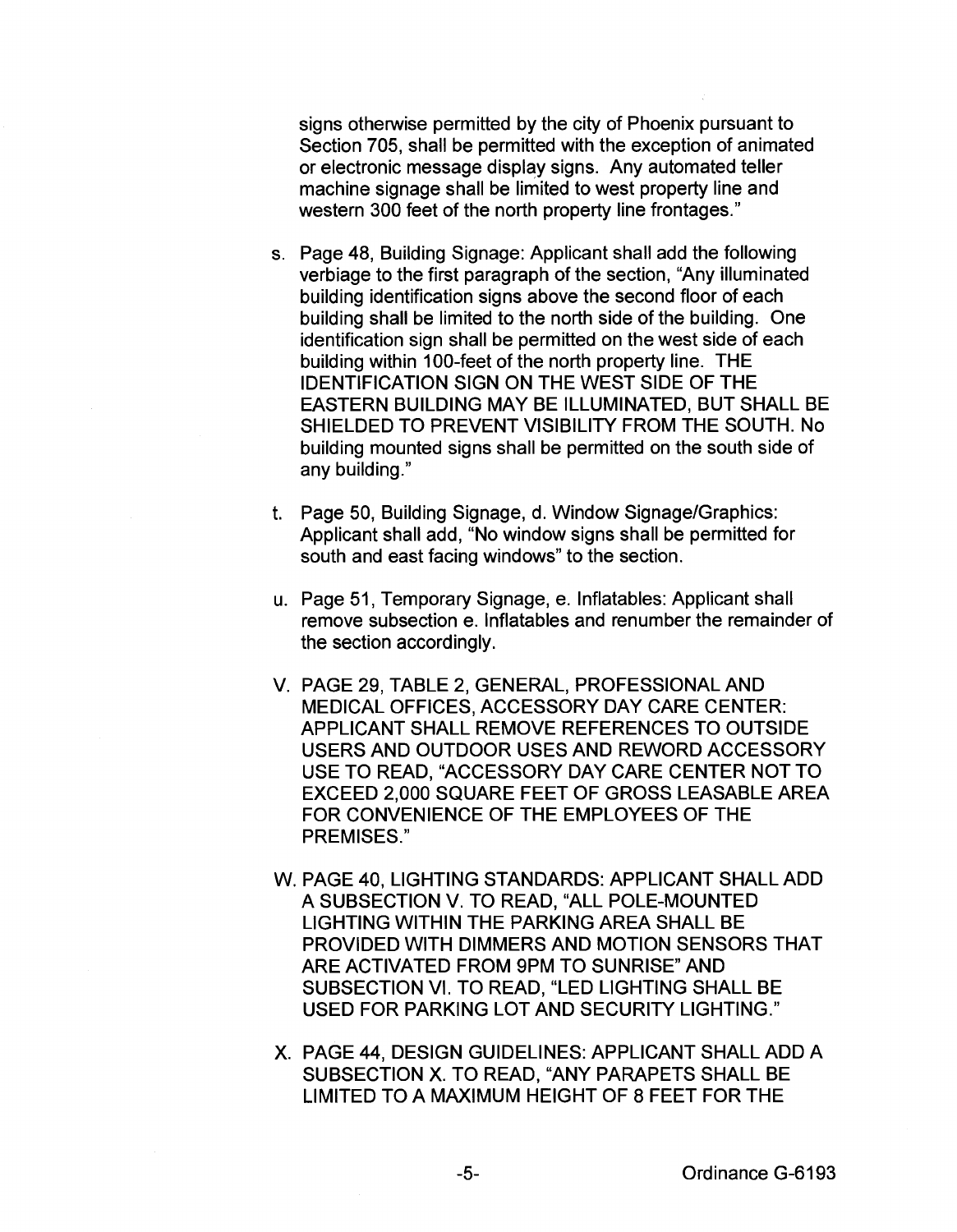WESTERN BUILDING AND 6 FEED FOR THE EASTERN BUILDING.

- 2. The property owner shall dedicate a 10 foot sidewalk easement along the south side of Camelback Road for the length of the project, as approved by the Planning and Development Department.
- 3. The property owner shall construct a 5 foot wide sidewalk along Camelback Road which shall be detached with a minimum five foot wide landscaped strip located between the sidewalk and back of curb, as approved by the Planning and Development Department. The detached sidewalk shall begin on the east side of the existing bus bay and continue for the length of the project.
- 4. The property owner shall update all existing off-site street improvements, including sidewalks, curb ramps and driveways, adjacent to the project to current ADA guidelines, as approved by the Planning and Development Department.
- 5. The property owner shall provide a deposit in the amount of \$45,000 into a Street Transportation Department escrow account to be utilized for traffic calming measures. These funds may be contributed toward the purchase and installation of such devices as speed humps, raised crosswalks (speed tables}, limited turning, traffic diverters, SIGNAGE, SPECIALTY PAVING or other such traffic calming or management tools for the area between 28th Street and Camelback Road along the CAMELBACK ROAD, 29th Street, Mariposa Street, 29th Place and Pierson Street loop. Distribution of funds shall be at the mutual agreement of the residents on affected streets and the city of Phoenix Streets Department Safety and Neighborhood Traffic Section, following the standard Street Transportation Department petitioning guidelines. Owner may apply for reimbursement of escrow funds from the Street Transportation Department if no formal petition has been submitted within 18 months 5 YEARS from the issuance of a certificate of occupancy for the 2 primary buildings.
- 6. Prior to preliminary site plan approval, the landowner shall execute a Proposition 207 Waiver of Claims in a form approved by the City Attorney's Office. The waiver shall be recorded with the Maricopa County Recorder's Office and delivered to the city to be included in the rezoning application file for record.
- 7. THE DEVELOPER SHALL NOTIFY THE FOLLOWING INDIVIDUALS BY MAIL 15 DAYS PRIOR TO ANY SUBSEQUENT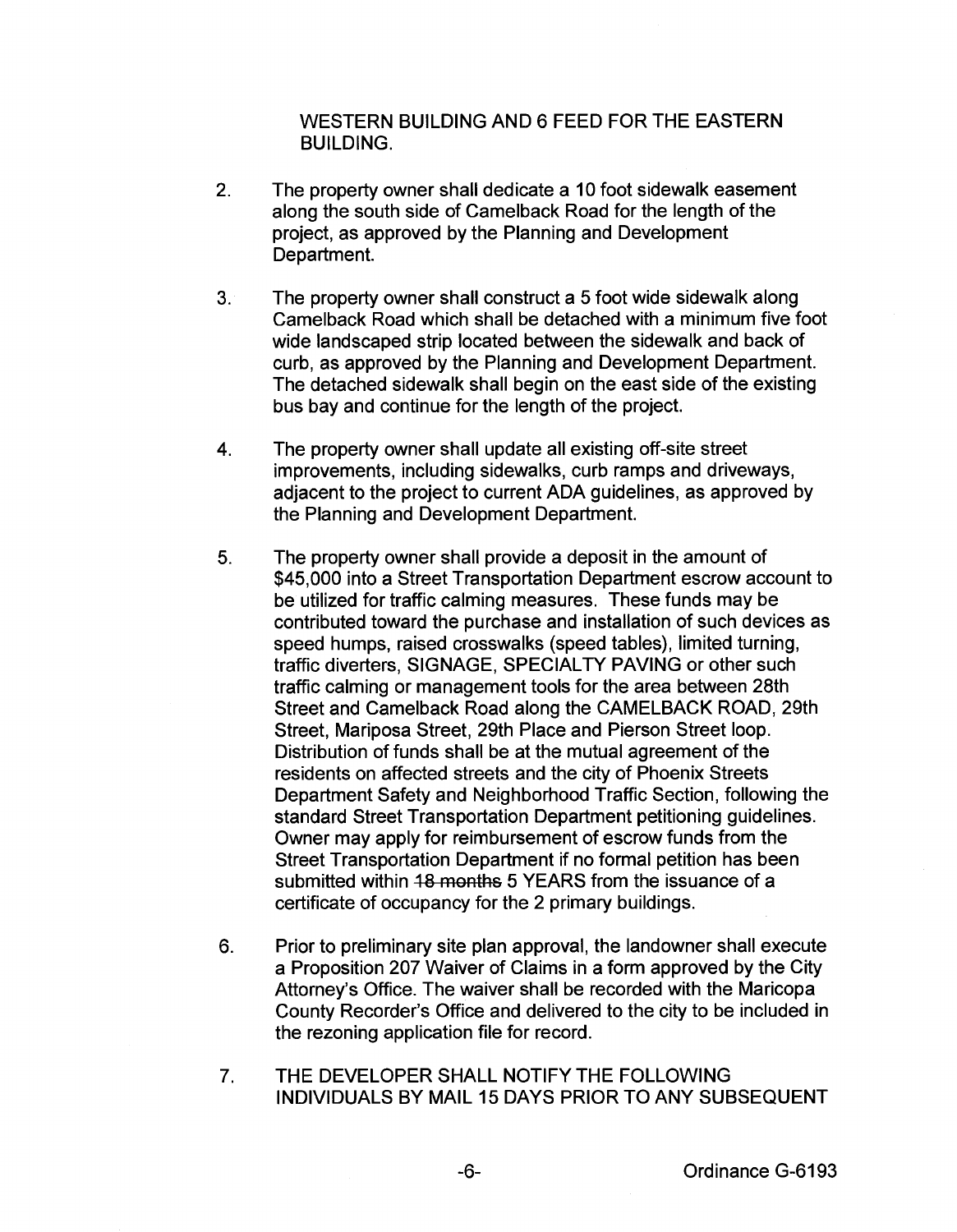PUBLIC HEARING, INCLUDING BUT NOT LIMITED TO PRELIMINARY SITE PLAN APPROVAL. THE NOTICE SHALL INCLUDE THE DATE, TIME AND LOCATION OF THE MEETING/HEARING.

# A. ALLISON DISARUFINO 2909 E. MARIPOSA STREET PHOENIX, ARIZONA 85016

SECTION 4. If any section, subsection, sentence, clause, phrase or

portion of this ordinance is for any reason held to be invalid or unconstitutional by the

decision of any court of competent jurisdiction, such decision shall not affect the validity

of the remaining portions hereof.

PASSED by the Council of the City of Phoenix this 1st day of July, 2016.

**MAYOR** 

ATTEST:

C Murper City Clerk RO) Acting City Attorney (איר

**REVIEWED BY** U City Manager

**ACTING** 

PL:tml:1245263v1: (CM#59) (Item #111) - 7/1/16

Attachments: A- Legal Description (1 Page) B- Ordinance Location Map (1 Page)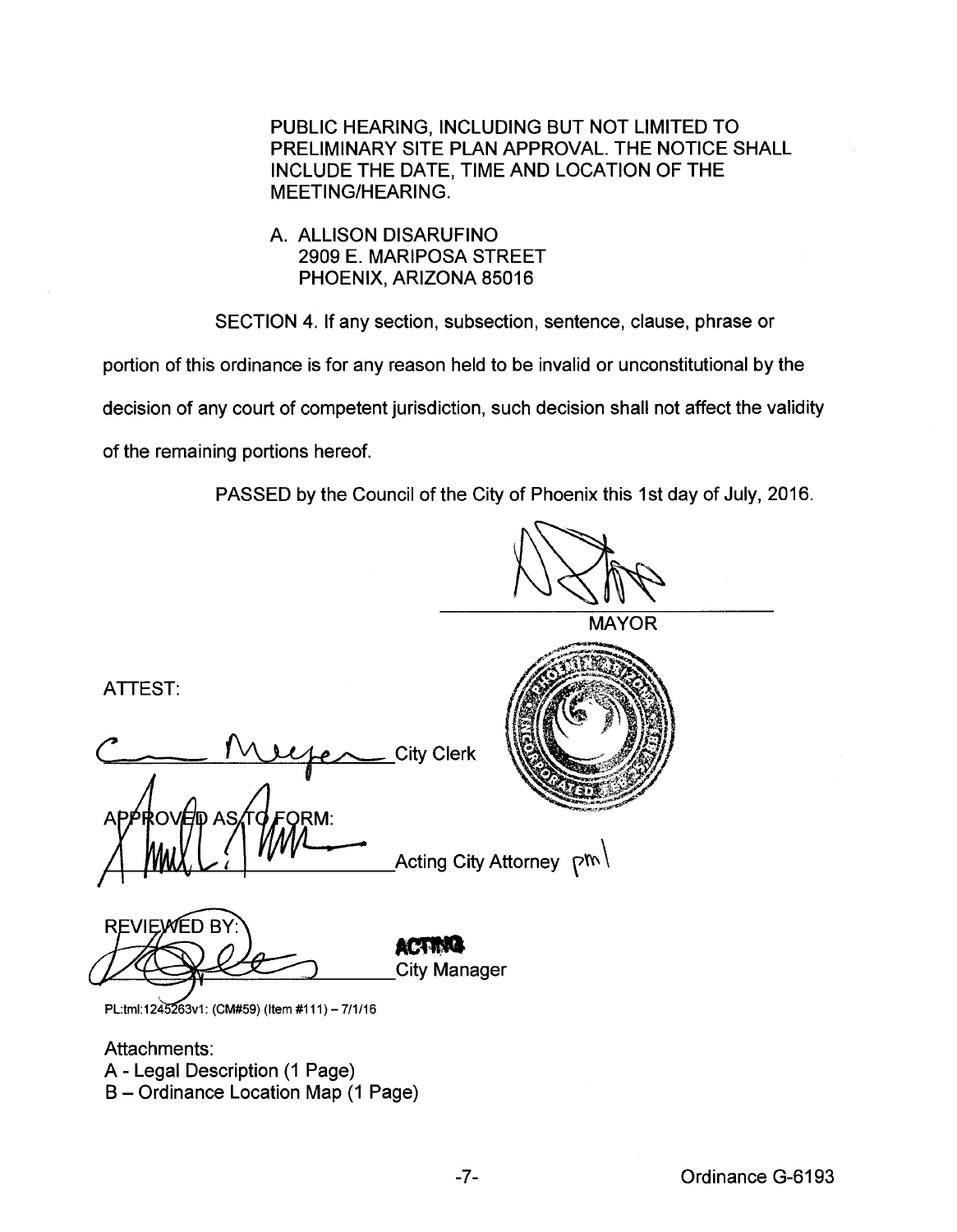# ATTACHMENT A

### LEGAL DESCRIPTION FOR Z-70-15-6

TRACT 'A' AND LOTS 7 THROUGH 9 OF GIBRALTER ESTATES PLAT 4, ACCORDING TO THE PLAT OF RECORD IN THE OFFICE OF THE COUNTY RECORDER OF MARICOPA COUNTY, ARIZONA AND A PORTION OF LAND LOCATED IN THE NORTHEAST QUARTER OF SECTION 23, TOWNSHIP 2 NORTH, RANGE 3 EAST OF THE GILA AND SALT RIVER MERIDIAN, MARICOPA COUNTY, ARIZONA, BEING MORE PARTICULARLY DESCRIBED AS FOLLOWS:

BEGINNING AT A FOUND BRASS CAP IN A HANDHOLE AT THE NORTH QUARTER CORNER OF SAID SECTION 23;

THENCE NORTH 87 DEGREES 30 MINUTES 00 SECONDS EAST, ALONG THE NORTH LINE OF SAID SECTION 23, A DISTANCE OF 675.51 FEET TO A FOUND BRASS CAP FLUSH AT THE INTERSECTION OF 29<sup>TH</sup> STREET:

THENCE SOUTH 00 DEGREES 00 MINUTES 32 SECONDS EAST, ALONG THE MONUMENT LINE OF SAID 29TH STREET, A DISTANCE OF 308.04 FEET;

THENCE SOUTH 87 DEGREES 30 MINUTES 00 SECONDS WEST, LEAVING SAID MONUMENT LINE, A DISTANCE OF 675.54 FEET TO A POINT ON THE MONUMENT LINE OF 28<sup>TH</sup> STREET;

THENCE NORTH 00 DEGREES 00 MINUTES 16 SECONDS WEST, ALONG SAID MONUMENT LINE, A DISTANCE OF 308.04 FEET TO THE POINT OF BEGINNING OF THE PARCEL HEREIN DESCRIBED.

SAID PARCEL CONTAINS 207,889 SQUARE FEET OR 4.772 ACRES, MORE OR LESS.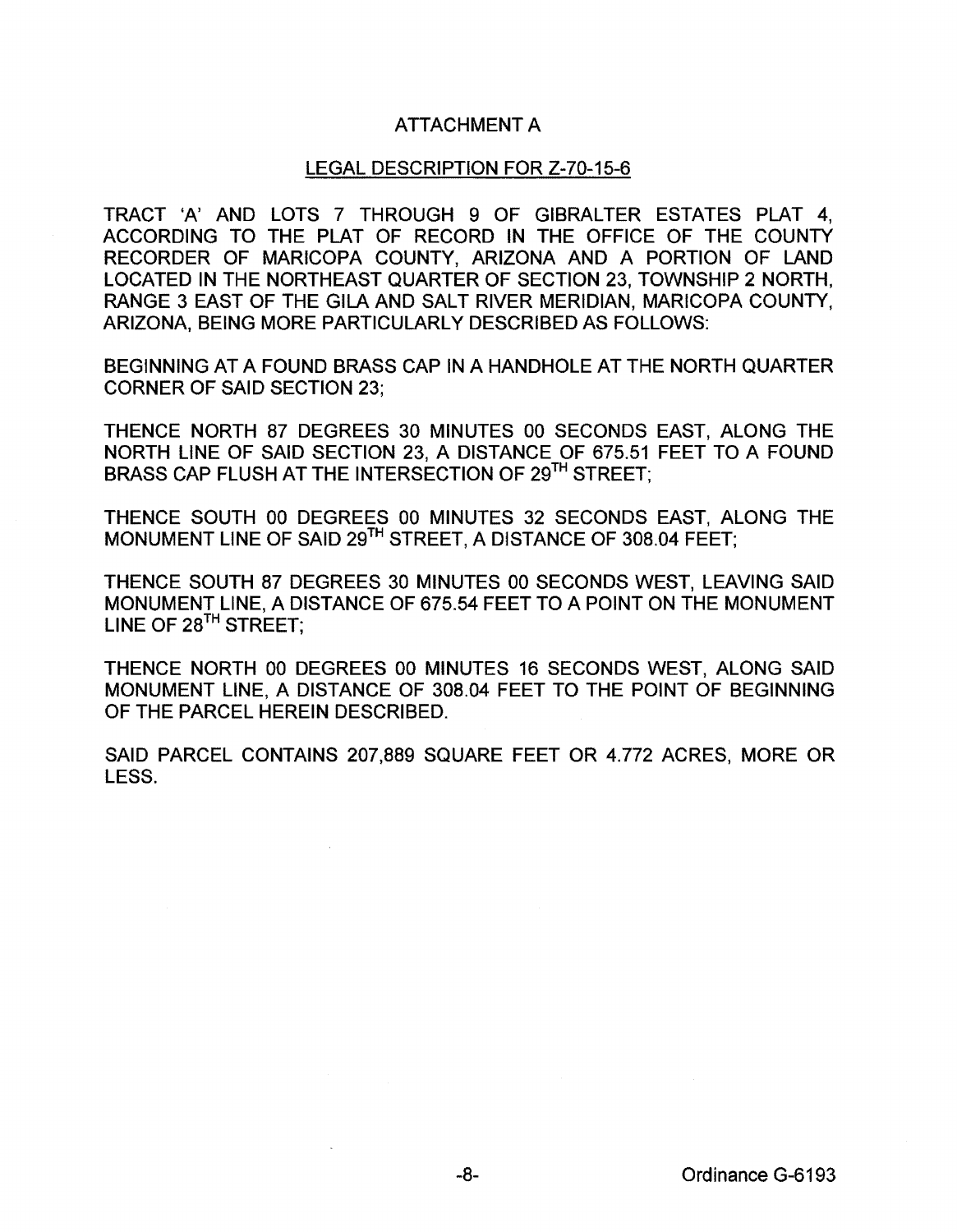

တုံ